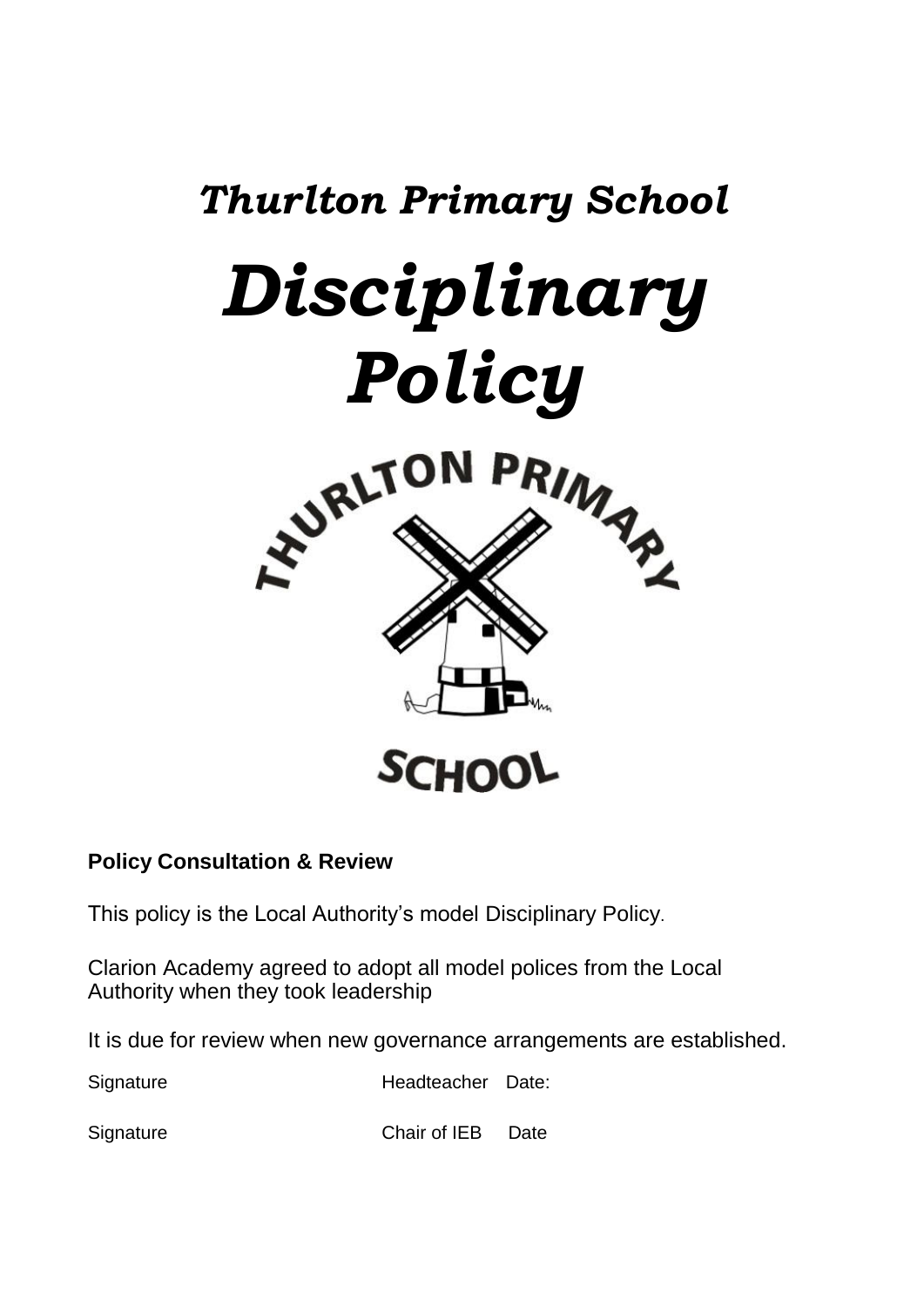# **1. Purpose and scope**

- 1.1 The *Discipline model procedure* supports the Governing Body's standards and rules (including the Guidelines on Conduct) and aims to ensure consistent and fair treatment for all. It is not here to deal with problems associated with unsatisfactory work performance arising from an employee's lack of capability.
- 1.2 The procedure applies to all employees except support staff in their probationary period (for which issues would be addressed within *Probation: model procedure P113a* available on HR InfoSpace).
- 1.3 Any complaints from parents (or others associated with the school) concerning the conduct of a member of staff should be dealt with under this disciplinary procedure and not the school's complaints procedure. The details of the investigation and any sanction given as an outcome will remain confidential.
- 1.4 Disciplinary issues relating to all employees must be handled in a fair and equitable manner. Each case must be looked at on its own merits and any relevant circumstances taken into account.
- 1.5 The Headteacher (and/or governors when appropriate) is responsible for operating this procedure and is able to issue disciplinary *warnings*. Legislation allows for *dismissal* decisions to be made by:-
	- one or more governors
	- the Headteacher
	- one or more governors with the Headteacher

The Governing Body should, on at least an annual basis, discuss and agree where responsibility for dismissal of staff (other than the Headteacher) will fall and their decision must be formally recorded in the minutes of the full governing body meeting.

- 1.6 Where the conduct of the Headteacher is the focus of this procedure, all references to "Headteacher" in the text should be read "Chair of Governors or other nominated governor with advice and support from the Director of Children's Services or her representatives". At all stages in the process for maintained schools, the Chair of Governors should work with, and take advice from, the appointed representative(s) of the Director of Children's Services. Where there is a case to answer a panel of governors shall be convened to consider the allegations and take disciplinary action, including dismissal, where appropriate.
- 1.7 The Headteacher and Governors are advised to consult *Discipline guidance (G303)* for more detailed support in how to consider alleged disciplinary offences. Where alleged misconduct appears to warrant action under the procedure, advice should be sought from Educator Solutions HR Services (01603 307760) [HRenquiry@educatorsolutions.org.uk\)](mailto:HRenquiry@educatorsolutions.org.uk).
- 1.8 The Governing Body has overall responsibility for specifying the standards of behaviour required, enforcing the rules and ensuring that any breaches are tackled promptly.
- 1.9 Employees who abuse this (or any other) procedure by making malicious or frivolous allegations may face disciplinary action.
- 1.10 All parties involved in a disciplinary matter should treat the information which is the subject of the disciplinary investigation in strict confidence.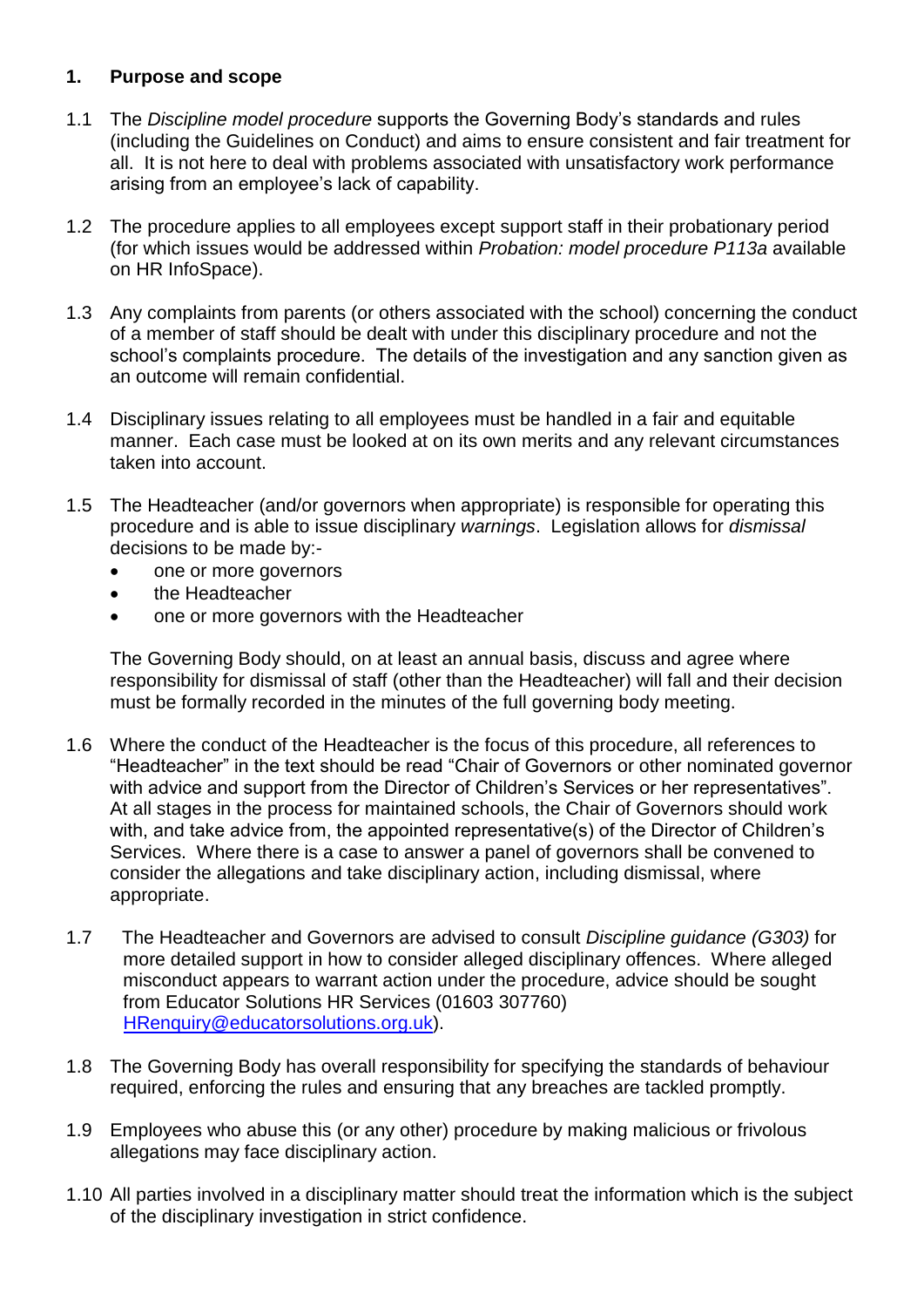1.11 Information should not be shared with anyone who is not directly involved in these procedures. However those involved can discuss these matters with their representatives or advisers and, in some cases, there will be a requirement for information to be shared with other bodies (for example, where allegations of abuse are made or suitability to work with children in the future may be a concern).

# **2. Procedure**

- 2.1 An employee who is subject to this procedure has the right to be:
	- accompanied by a trade union representative or work colleague at the investigation stage; and
	- represented by a trade union representative or work colleague at a disciplinary/appeal hearing.
- 2.2 The employee is responsible for arranging to be accompanied or represented.
- 2.3 An employee can be offered transfer to alternative employment in the school (including demotion to a post with less responsibility on a lower grade) as an alternative to dismissal, either as a result of a disciplinary hearing or on appeal, if this is considered appropriate. This would not be an option in cases of summary dismissal for gross misconduct and is unlikely to be deemed appropriate where the employee's misconduct was linked to working with children.
- 2.4 If the employee concerned is a trade union steward or officer, the Headteacher should, with the agreement of the employee, inform the full-time trade union officer prior to commencement of this procedure. Advice on this should be taken from Educator Solutions HR Services.
- 2.5 No employee will be dismissed for their first breach of discipline, unless it is a case of gross misconduct.
- 2.6 This procedure does not apply in respect of a dismissal that is:
	- As a consequence of the expiry of temporary employment or a fixed term contract
	- As a consequence of redundancy (see separate arrangements in the Staffing Adjustment Policy)
	- When less than 6 months of probationary service has been completed (support staff only) and dismissal arises from unsuitability for confirmation of employment (see the probationary policy and guidance for further information)
	- As a consequence of ill health (either short or long term sickness absence)
	- As a consequence of the application of the capability procedure.

# **3. Cases involving child protection issues, financial irregularities or health and safety concerns**

3.1 Any complaint involving allegations relating to child protection issues must, in accordance with Section 8.3 of the NSCB's policies and procedures manual, be discussed with the Local Authority Designated Officer (LADO) and then their advice must be considered before any investigation takes place under this procedure. There is no discretion for Headteachers over whether or not to discuss such allegations with the LADO. All cases must be discussed where a child is involved and/or may be at risk or where the allegation is such that if judged to have foundation may bring into question the employee's suitability to work with children in the future. The LADO will then determine whether a formal LADO referral needs to take place and will advise on the appropriate course of action in line with the statutory guidance on handling allegations against members of staff who work with children. This requirement applies to schools and academies alike.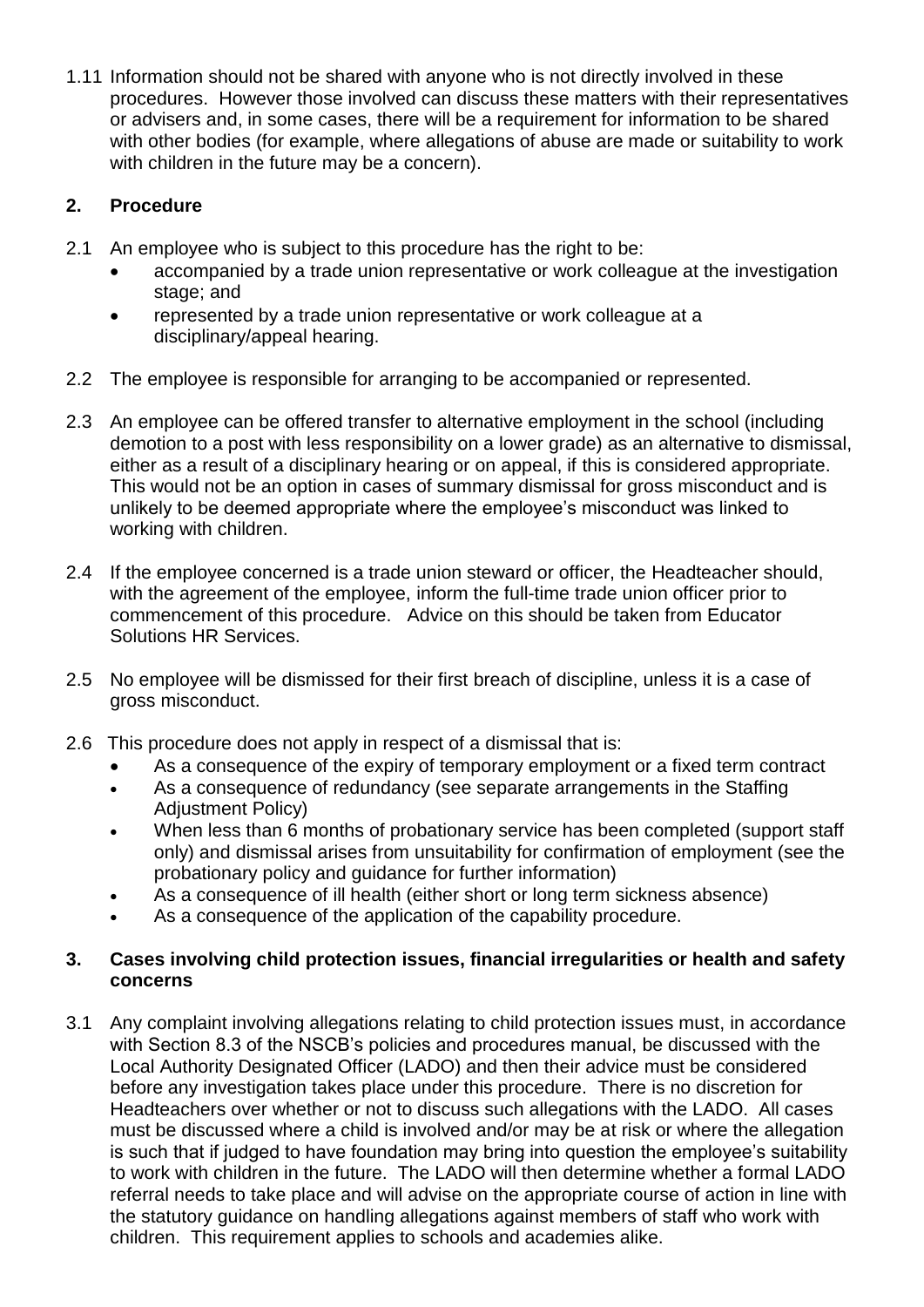- 3.2 For schools, the Local Authority's Chief Internal Auditor must be notified without delay of any allegations or indications of financial irregularities. Normally, notification to the Chief Internal Auditor would be made on the school's behalf, in consultation with the Headteacher, by the advising Educator Solutions HR Services or by a member of the Educator Solutions Finance and Business Services Team but there is an obligation on the school to raise the concern with Educator Solutions HR Services or Educator Solutions Finance and Business Services in the first instance. Advice will then be given on ensuring school finances are secure and on appropriate action to investigate. In some situations, where loss of money has been incurred, a decision may be need to be taken to consult with the police. This requirement applies to schools only. For academies there is no requirement to report to the Local Authority's Chief Internal Auditor but Educator Solutions Business and Finance will be able to give advice on referral to appropriate bodies where such concerns are identified.
- 3.3 Where the allegations made raise questions about health and safety practice in the school, whether this is caused by an accident or incident, a "near miss" or is an apparent breach of health and safety requirements, there is a statutory requirement for the matter to be reported. For schools, the requirement is for the Headteacher to refer the matter to the Authority's Health, Safety and Well-being Manager who will then consider whether the threshold for referral to the Health and Safety Executive has been met. The Health, Safety and Well-being Manager will then advise on appropriate investigation either alongside or as part of a disciplinary investigation. For academies who buy Health and Safety services from the Local Authority, the Health, Safety and Well-being Manager can be approached for advice although the obligation to make a statutory referral will rest with the academy. For academies who do not buy Health and Safety services from the local authority, the academy should contact the Health and Safety Executive direct where it is believed the threshold for referral has been met.

# **4. Suspension**

- 4.1 The law delegates suspension to the Headteacher or nominated governors. In the case of employees other than the Headteacher, the Headteacher would normally take the decision to suspend. In the case of suspension of the Headteacher, the Chair of Governors (or other nominated governor) would take the decision.
- 4.2 If there are clear indications that an employee has acted in a manner which may constitute gross misconduct, or if the employee's presence at work could hinder the investigation, suspension would be appropriate. The Headteacher or nominated governor should, where possible, consult the employee before the decision to suspend is taken.
- 4.3 When a decision to suspend is taken, it must be made clear that the suspension is neither a disciplinary penalty nor an assumption of guilt. The employee must be given the details of people or organisations they can contact for support whilst suspended (e.g. Norfolk Support Line, if this service is bought from Educator Solutions HR Services) and an internal point of contact (not be involved in the disciplinary investigation in any way) who will keep the employee informed of everyday developments in school in order to minimise any sense of isolation during the period of suspension and can be a conduit for the suspended employee's requests for information that fall outside the remit of the investigation (e.g. information relating to their normal terms and conditions of employment).
- 4.4 Gross misconduct is generally defined as misconduct serious enough to fundamentally undermine (i.e. damage beyond repair) the employment contract between the employer and the employee and to make any future working relationship and trust impossible. Examples of gross misconduct are given in *Discipline guidance (G303)*.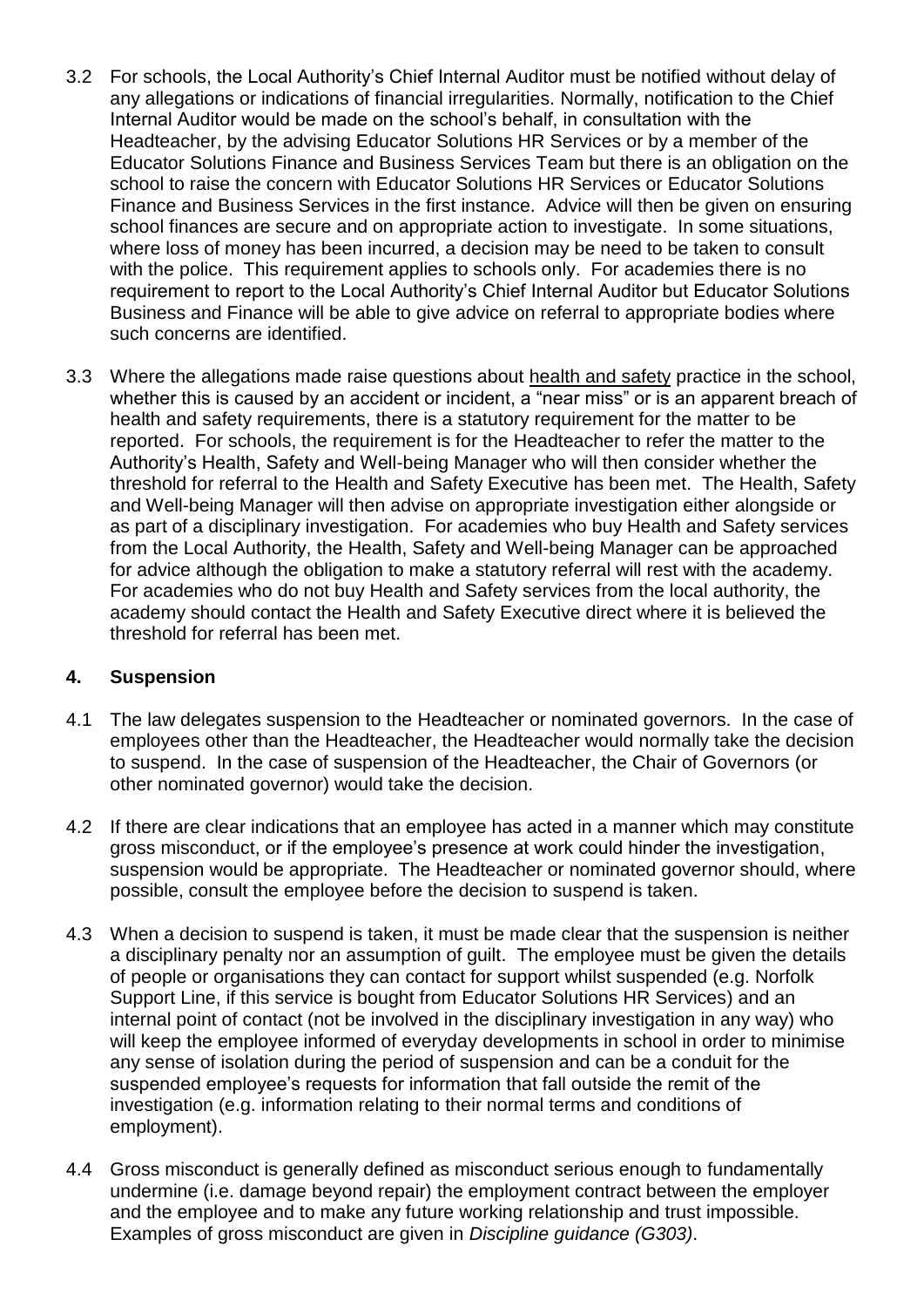- 4.5 If a suspended employee is certificated by their GP as being unfit for work, they will be paid in accordance with their sick pay entitlement for that period of certification. This means that if a period of certificated sick leave continues beyond the employee's entitlement to full pay, they will receive pay in line with their sick pay entitlement which may be at half pay or no pay rate.
- 4.6 At frequent intervals, the Headteacher and/or nominated governor should review whether an employee should remain suspended. Any suspension which extends beyond four working weeks must be reported to the Chair of Governors with details of how the investigation is progressing and when it is likely to end. Where any suspension continues for three months, the employee must be notified of the reasons for the suspension continuing and when it is likely to come to an end.
- 4.7 The responsibility for lifting suspension rests with the Governing Body although this can be delegated to the Chair of Governors.

### **5. Investigation**

- 5.1 Disciplinary action must not be taken before there has been an investigation into the circumstances.
- 5.2 Good practice suggests that the investigation should be undertaken by an appropriate individual other than the individual who will consider whether a sanction should be applied. In larger schools, there is likely to be scope for the investigation to be conducted by a Deputy or Assistant Headteacher, leaving the Headteacher free to hear the case. In small schools, this may not be an option and the Headteacher may need to conduct the investigation themselves. Consideration as to who will carry out the investigation will be particularly important in those schools where the authority to dismiss has been delegated to the Headteacher. Where allegations have been made against the Headteacher of a maintained school, the Chair of Governors (or nominated governor) is advised to seek support for the investigation through the Director of Children's Services.
- 5.3 The employee may be required (and this would normally be the case) to attend a formal investigatory interview. The employee must receive at least five working days' notice, in writing, of the requirement for them to attend. The letter should give them information about the allegations and their opportunity to be accompanied by a trade union representative or work colleague.
- 5.4 The investigation should be completed within four working weeks unless there are exceptional circumstances.
- 5.5 On completion of the investigation, the Headteacher (or nominated Governor where allegations are against the Headteacher) should review all the information available and decide which of the following is appropriate:
	- no action\*;
	- informal advice and discussion;
	- consideration under the formal disciplinary procedure (see 6 below).

Headteachers/Principals should also decide that if an allegation is shown to be malicious or frivolous, whether any disciplinary action should be taken against the person who made it. If this person was not an employee (e.g. a pupil) the procedure for this is outside the scope of this policy.

\*In some cases, specifically those where allegations are made by a pupil or relate to claimed abuse of a pupil, a "no action" decision is likely to be the outcome when the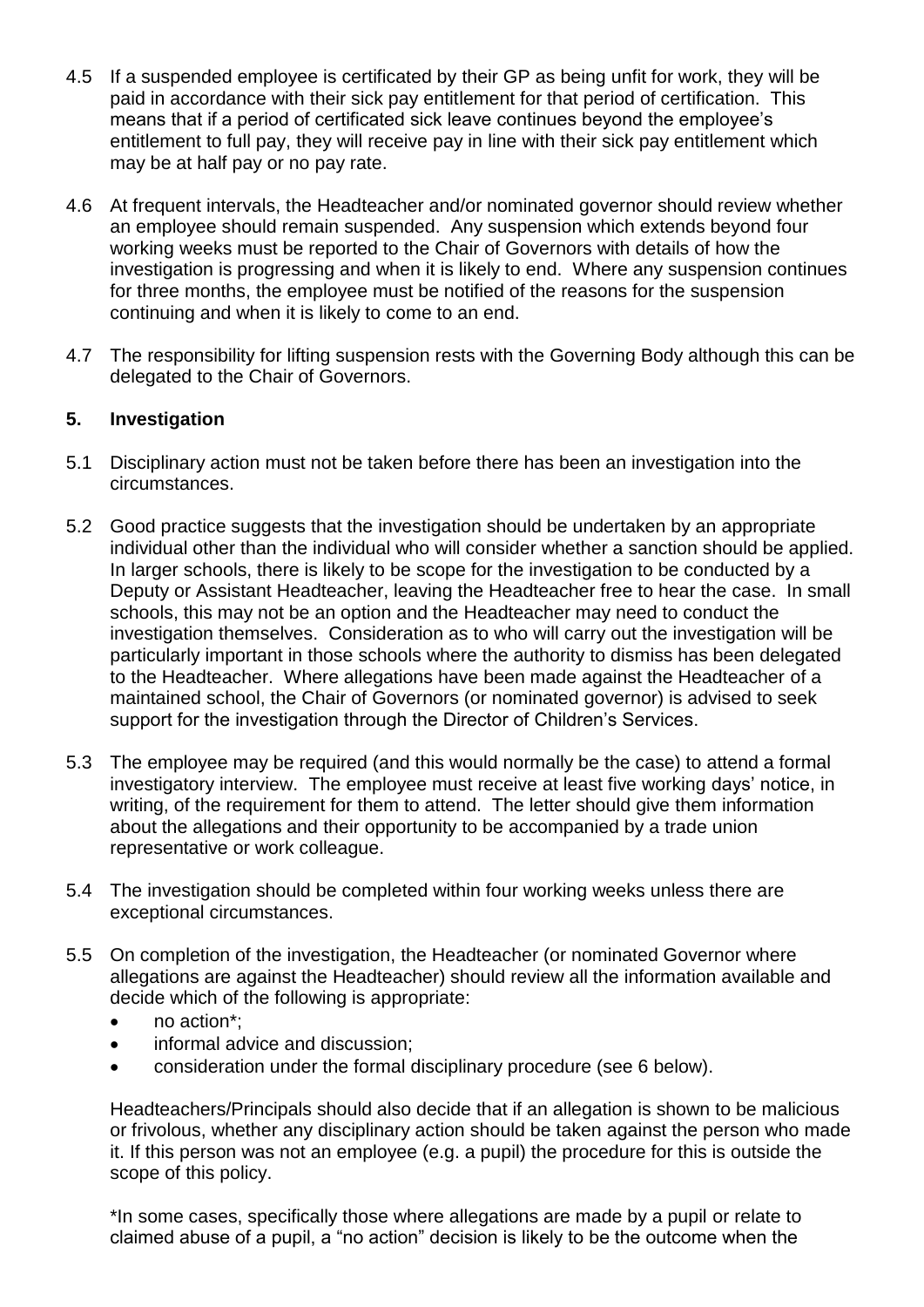allegation was either substantiated but not serious enough to warrant disciplinary action, unsubstantiated or malicious. The child protection process overseen by the LADO will help in this determination and will ensure that a finding is made. The issue of whether an allegation is found to be unsubstantiated or even malicious is significant for the employee, particularly around what records are held on file and what is said in a reference.

# **6. Disciplinary hearing**

- 6.1 If the Headteacher (or nominated Governor) concludes, following investigation, that there is a case to answer at a disciplinary hearing, the employee will be notified in writing that a hearing will take place. The employee should be given at least five working days' notice of the hearing. If the employee's union representative is unable to make the specified date, the employee can propose an alternative date within five days. Because of this provision (from the ACAS guidance) the approach may be taken to consult the union representative on their availability before setting a date. The following information should also be included in the letter:
	- who will make the decision regarding disciplinary action;
	- a copy of the disciplinary procedure;
	- the date and time of the hearing;
	- details of the allegations;
	- reference to all documents that may form part of the evidence supporting the complaint or allegation and, where possible, a copy of these;
	- the names of any witnesses to be called;
	- the fact that the employee will have the opportunity to state their case and question any witnesses;
	- the right to invite a trade union representative or work colleague to represent them;
	- any previous warnings that could be taken into account when deciding the level of any disciplinary action;
	- the fact that, depending on its findings, the hearing could result in disciplinary action and (adding where appropriate) that this could include dismissal;
	- a statement that the employee must take all reasonable steps to attend the meeting.

A second copy of the documentation above should be provided to the employee for them to pass to their trade union representative or work colleague. If requested by the employee, this second set of papers can be issued direct to the trade union representative or work colleague.

- 6.2 Where the alleged misconduct is not likely to require a sanction beyond a Final Written Warning, the case will be heard by the Headteacher (or a panel of governors where the Headteacher's conduct is in question).
- 6.3 Where the alleged misconduct has the potential to result in dismissal, the case will be heard by a panel of governors unless the authority to dismiss has been delegated to the Headteacher, in which case the Headteacher will hear the case. The exception to this is where the Headteacher's conduct is in question. In an academy, the Scheme of Delegation may pass authority to the Headteacher or the Trust's CEO for initial dismissal decisions.
- 6.4 At a disciplinary hearing in a Community or VC school which may result in dismissal, a representative of the Director of Children's Services (a senior member of the Educator Solutions HR Services Team) must be present to advise the Governors' Disciplinary Panel. Where the Governing Body of a Foundation or VA school grants advisory rights to the Director of Children's Services, the same requirement will apply. In an academy, the Trust may request the support of an adviser at such a hearing. In these situations, a full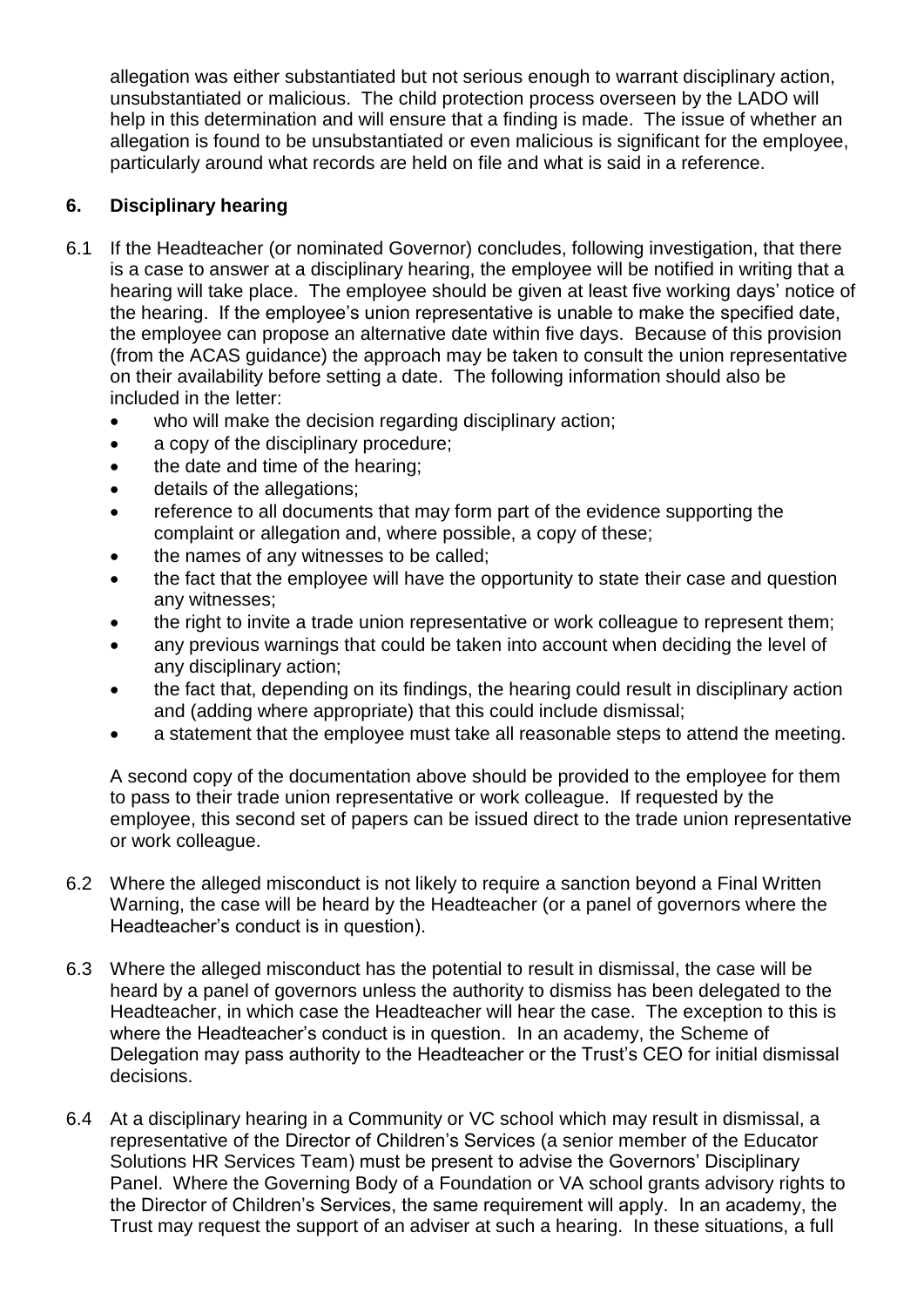set of the papers detailed in 6.1 must be issued to the Director's representative at least five days in advance of the hearing.

- 6.5 The hearing should follow the sequence of steps detailed at 'Disciplinary and Appeal Committee Hearings Procedure (P303b)
- 6.6 Disciplinary action can be taken at any level from a recorded oral warning to dismissal, depending on the nature of the misconduct.

# **7. Result of hearing - disciplinary action**

If, following an investigation and disciplinary hearing, the Headteacher (or nominated Governor) concludes that disciplinary action is required, the following options are available:

#### 7.1 Recorded oral warning

If the conduct concerned is unacceptable but not serious in nature, a recorded warning will normally be appropriate. (See paragraph 7.5 about written confirmation.)

7.2 Written warning

If the offence is too serious for a recorded oral warning, or if there is further misconduct while a recorded oral warning remains in force, the Headteacher/ governors may determine to give the employee a written warning. (See paragraph 7.4 about written confirmation).

7.3 Final written warning

If the misconduct is too serious for a written warning but not serious enough to warrant dismissal, or if there is further misconduct while a previous written warning remains in force, the Headteacher/governors may determine to give the employee a final written warning. (See paragraph 7.5 about written confirmation).

#### 7.4 Written confirmation of warnings

The Headteacher/governors must give the employee written confirmation of any warning, within five working days together with an explanation of:

- the reason for the warning;
- whether it is a recorded, written or final warning;
- the employee's right of appeal (see paragraph 9);
- the fact that a permanent note will be kept on their personal file indicating that a warning has been given, the reasons for it and any required improvements in conduct which have been specified:
- the fact that further misconduct may lead to further disciplinary action which could, where appropriate, include dismissal;
- the fact that the warning will be disregarded for further disciplinary purposes after the expiry of the time period.
- 7.5 Dismissal with notice (including dismissal with offer of re-engagement)

If, while a final written warning is still in force, the employee's conduct is still unsatisfactory, as determined by a subsequent investigation and disciplinary hearing, the Headteacher/disciplinary panel will determine to dismiss with contractual notice. The Headteacher/Chair of the Disciplinary Panel will confirm the dismissal recommendation in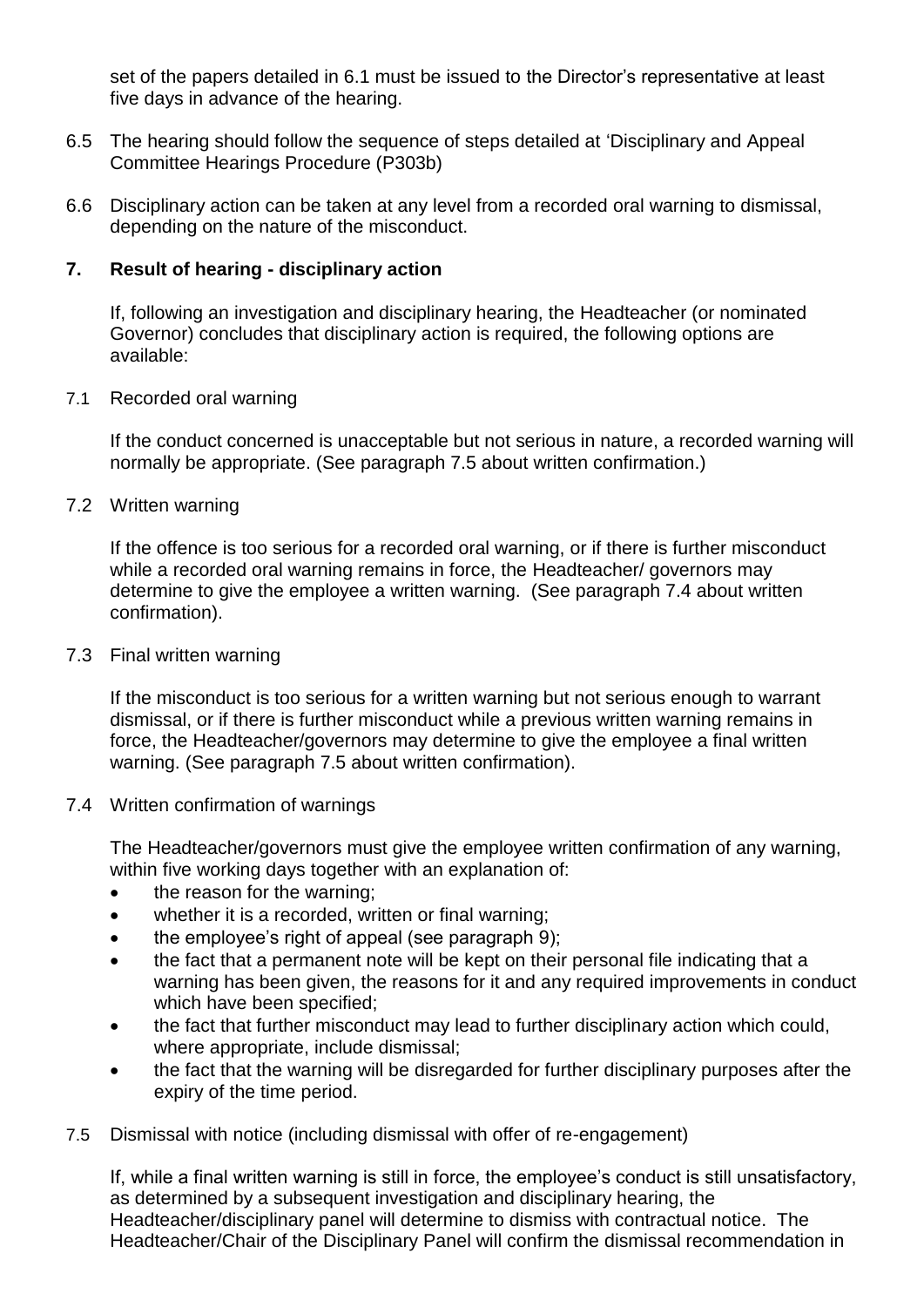writing within five working days, explaining the reasons for the dismissal and the employee's right of appeal. (See paragraph 9). The employee will receive full pay during the notice period. Community Schools must inform the LA of the panel's determination and recommend to the Authority that the employee is dismissed. The Local Authority will then action the dismissal and terminate the employee on payroll. Foundation and Voluntary Aided schools will themselves issue the formal confirmation of dismissal to bring employment to an end, as will Academies.

If appropriate and an opportunity exists, the Headteacher or panel of governors *may* dismiss an employee on the above grounds and offer to re-employ them in a different job in the school. The alternative post should be identified when the employee is told the outcome of the disciplinary hearing and this may require the proceedings to be adjourned. The alternative post may mean demotion to a lower grade. No pay protection will apply. A final written warning will form part of such a disciplinary decision. If the employee refuses the offer of transfer/demotion, his/her dismissal will take place.

#### 7.6 Summary dismissal

If, following an investigation and disciplinary hearing, the Headteacher or panel of governors is satisfied that an employee is guilty of gross misconduct, the determination can be made to dismiss the employee. The Headteacher or Chair of the Disciplinary Panel will confirm the determination to dismiss in writing, within five working days explaining the reasons for the dismissal and the employee's right of appeal. Community schools must inform the Local Authority of the panel's decision and recommend to the Local Authority that the employee is dismissed. The Local Authority will then action the dismissal and terminate the employee on payroll. Foundation and Voluntary Aided schools will themselves issue the formal confirmation of dismissal to bring employment to an end, as will academies.

#### **8. Time limits for warnings**

- 8.1 Unless there are exceptional circumstances, disciplinary warnings will be disregarded for disciplinary purposes once the following periods of time have elapsed since the warning was given:
	- recorded warnings 6 months
	- written warnings 1 year
	- final written warnings normally 1 year. However, in some circumstances the decision maker can exercise discretion in determining the period of time. See paragraph 8.2 below

See paragraph 7.1 of *Discipline guidance (G303)* for advice on record keeping.

8.2 Depending upon the nature of the misconduct, the Headteacher or Governors' Disciplinary Panel may impose a final written warning that will remain in force for a period greater than 1 year. It is advised that the warning should have a time limit of a minimum of 1 year and a maximum of 2. In considering an appropriate timescale the Headteacher or disciplinary panel will need to take into account the nature of the misconduct. The timeframe should not be dependent on the severity of the misconduct because the level of sanction reflects this. The timeframe should be enough that it gives time to see a positive change in behaviour. For example, if the warning relates to an event that only happens once a year or for a limited time each year (e.g. exams, SAT's, non-curriculum days), the decision may be for a two year timeframe to allow two annual cycles to be completed to ensure conduct has been adjusted. In other cases where it relates to regular events that happen every day (e.g. interaction with children or colleagues) a one year period may well be enough to see that conduct has been adjusted. In any event the employee must be told at the outset and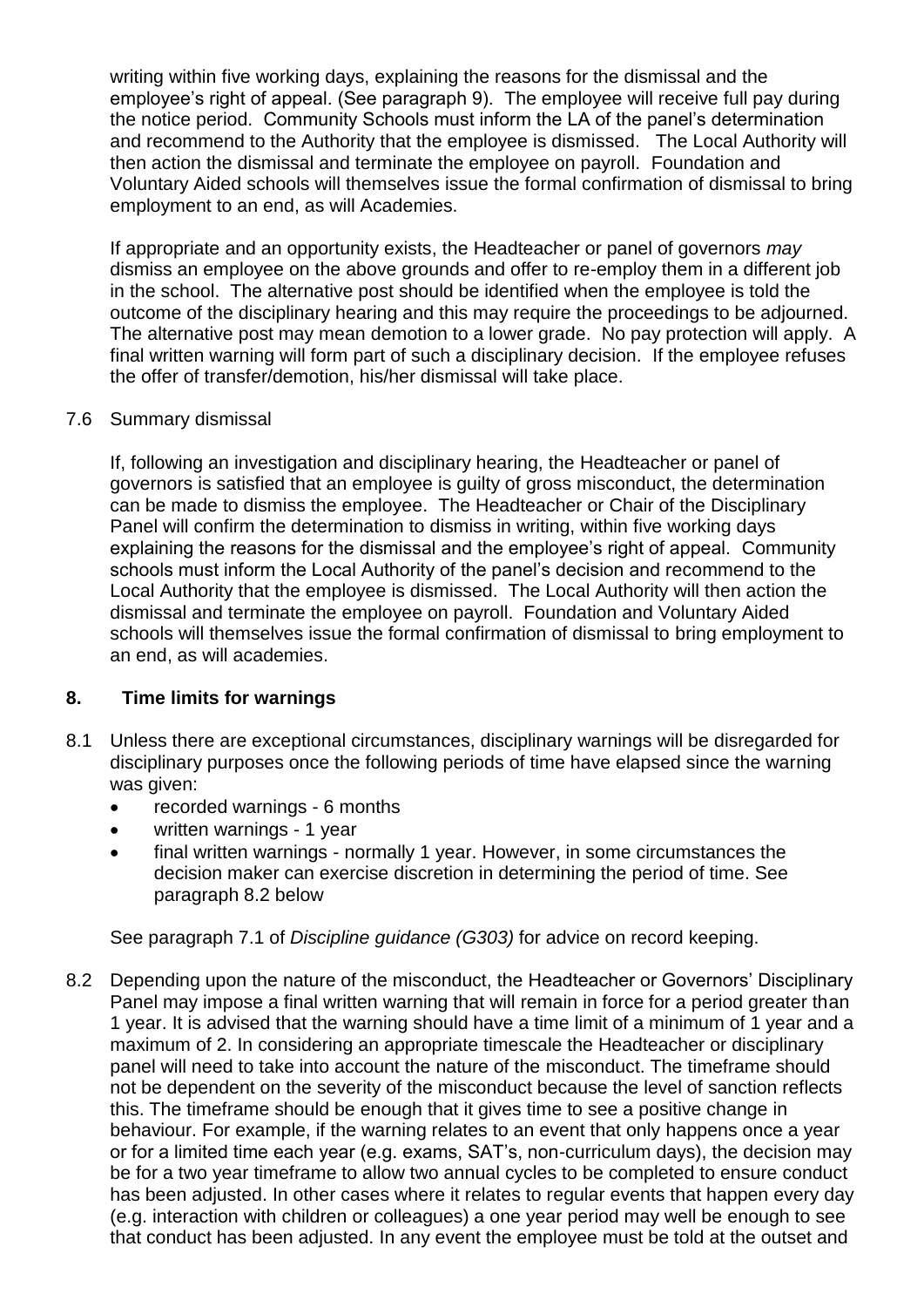in writing how long the warning will remain in force and the reason for the longer time period. There is no need for an employee to apply to request that the sanction is expired as it will automatically expire at the end of the time limit given, unless an extension is required. However, the record will remain on the employee's file.

- 8.3 In Aided Schools and Foundation Schools the Governing Body is the employer and therefore the decision to dismiss should be acted on by the school. In an academy, the Academy Trust is the employer and should issue any notice of dismissal.
- 8.4 In exceptional circumstances (e.g. abuse against children), the written warning may be extended for as long as the employee concerned is employed in their current job or a similar job. If an employee considers that the extended time period is unreasonable, they may appeal to the Clerk to the Governors who will convene an Appeal Hearing.
- 8.5 Where disciplinary action relates to abuse against children, breaches of financial regulations or issues which relate to racial, sexual or disability discrimination, the relevant documentation should be retained on the employee's personal file until the employee reaches normal retirement age or 10 years whichever is the longer, but will not form part of any subsequent disciplinary action if it is time-expired. It is important that a comprehensive summary of the allegation, details of how the allegation was followed up and resolved, and a note of any action taken and decisions reached, is kept on the file of the person accused and a copy provided to the person concerned. If the allegations are found to have been malicious they should be removed from the employee's personal file.

The purpose of this record is to:

- enable accurate information to be given in response to future references
- prevent unnecessary re-investigation should an allegation re-surface
- provide clarification if a future DBS check revealed the allegation (which did not result in a criminal conviction)
- 8.6 In all other disciplinary actions the relevant documentation will be removed from the file and will be destroyed, with the exception of the letter to the employee which confirms the outcome of the disciplinary hearing. This letter will not, however, form part of any subsequent disciplinary action if it is time-expired.

# **9. Appeals**

- 9.1 Where an employee appeals against formal disciplinary action taken against them, they must put their grounds of appeal in writing to the Clerk of Governors within five working days of receiving the decision in writing. They must state the reasons for the appeal which will normally be one or more of the following:
	- there was a defect in the procedure
	- there was insufficient evidence to support the finding
	- the disciplinary sanction was too severe
	- new key evidence, not taken into account at the hearing, has come to light since the hearing which may have an impact on the decision.
- 9.2 It is possible that, if new evidence has come to light since the hearing, the matter is referred back to the individual or panel who made the decision rather than proceeding directly to appeal.
- 9.3 The Appeal will normally be conducted as a 'Review Meeting' unless it is claimed:
	- there was a procedural defect at the original hearing such that the hearing was unfair.
	- new evidence has come to light which needs to be heard in full.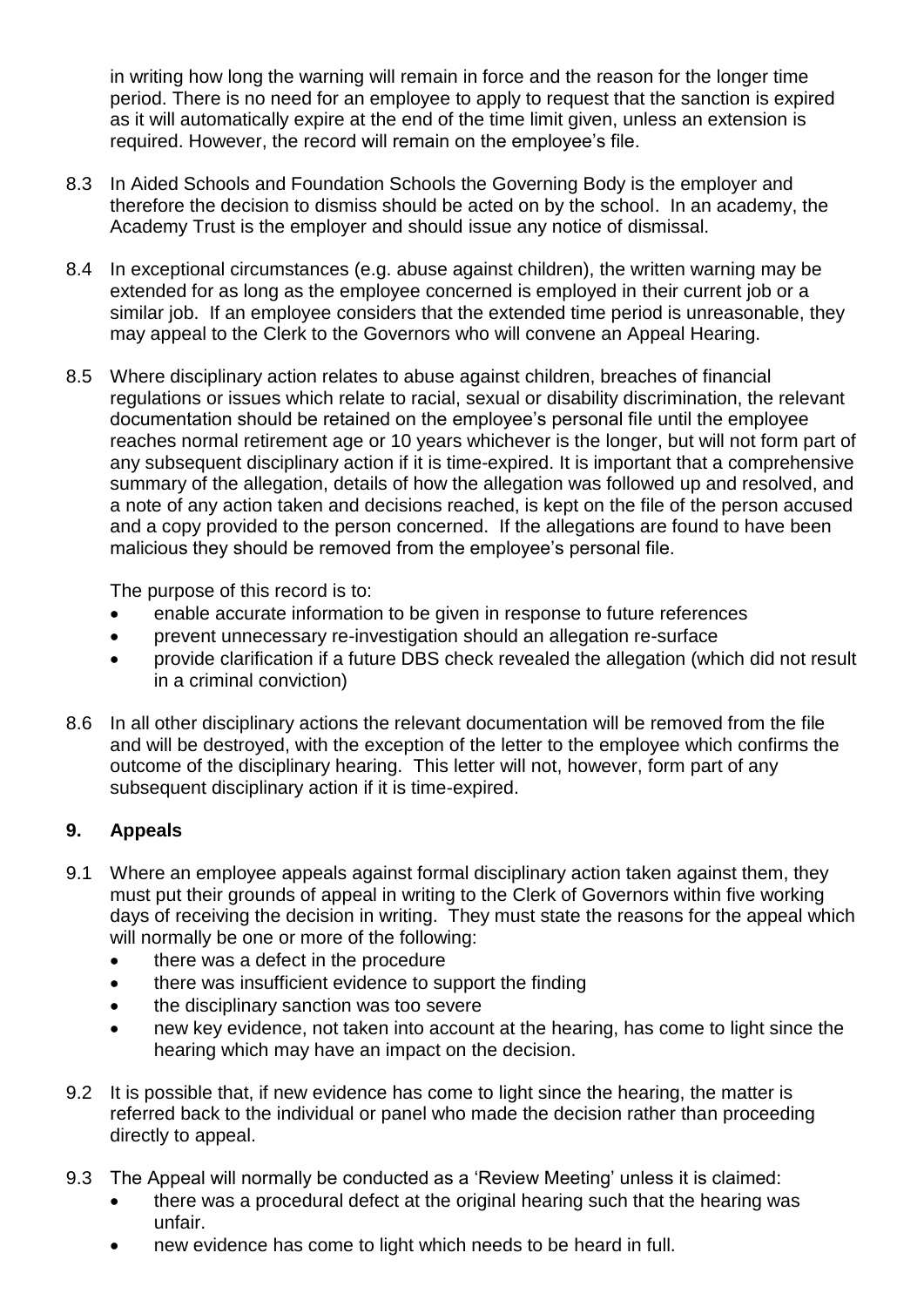there is a dispute about evidence given by one or more witnesses at the original hearing.

Note that this is not an exhaustive list.

In these cases the appeal will normally be conducted as a re-hearing (in full or part). It may be necessary to re-hear the witness evidence at the appeal.

The decision as to whether the hearing will be conducted as a re-hearing or a review meeting rests ultimately with the Appeals Panel.

9.4 For all appeals.

The Appeals Panel will have available all the documents presented to the original hearing. They will also have a copy of the record of the hearing, the letter confirming the outcome of the original disciplinary hearing, the letter of appeal and all other relevant information. The Appeals Panel will reach findings based on the documentation and the submissions at the appeal hearing from the parties.

9.5 Procedure for Review Meetings

The procedure for a review meeting will be that the employee and/or their representative will first put their case by explaining the grounds of appeal and presenting any relevant evidence. The management case will then be put, responding to the grounds of appeal and presenting any relevant evidence. Opportunities for questioning will be included. Relevant witnesses may be brought by either side and may be questioned by all parties.

9.6 Procedure for Re-hearings

The procedure for a 'rehearing' will be:-

The procedure for a review meeting will be that the grounds for appeal will be clearly established. The management case will then be presented with relevant evidence followed by the employee and/or their representative presenting their response with relevant evidence. Opportunities for questioning will be included. Relevant witnesses may be brought by either side and may be questioned by all parties. The '*Disciplinary and Appeal Committee hearings procedure P303b'* may be used as a framework for a rehearing

- 9.7 The employee will be given at least five days' notice of the appeal hearing and will be given the following information in a letter:
	- who will hear the appeal,
	- the procedure to be followed (i.e. a re-hearing or a review meeting)
	- date, time and place of the appeal hearing,
	- a reference to any key documents that may form part of the hearing and, if appropriate, copies of these,
	- the right of the employee to be accompanied by a companion,
	- a statement that the employee must take all reasonable steps to attend the meeting,
	- the names of any witnesses to be called by those putting the case against the employee; similarly a statement that the employee may call witnesses,
	- a statement of the range of possible outcomes of the hearing.
- 9.8 An appeal against any warning or dismissal will be heard by a panel of three governors who have not previously been involved in the case. The appeal will normally take place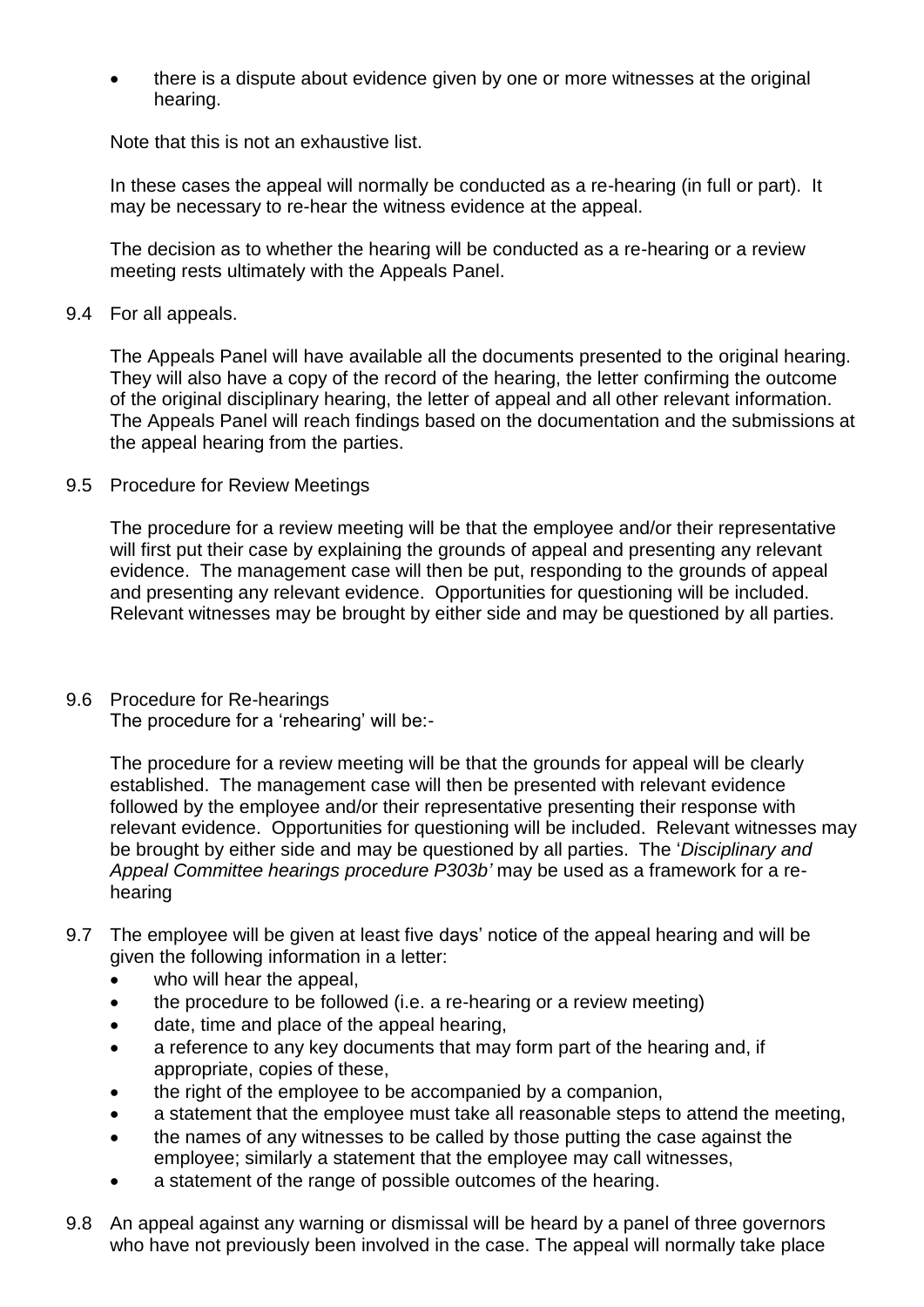within six working weeks of the appeal request being received by the Clerk to the Governors.

- 9.9 At an appeal hearing against dismissal in a Community or VC School, a representative of the Local Authority (a senior member of the HR team) must be present to advise the Appeals Panel. In Foundation or Aided Schools, it is advised that a senior member of the Educator Solutions HR Services Team is present to support the Appeals panel. Academies can choose if they would like a senior member of the Educator Solutions HR Services team present.
- 9.10 In cases of gross misconduct, dismissal will be summary following the first hearing and if the employee is reinstated on appeal, pay will be reinstated and backdated to the date of the first hearing. In other cases of dismissal, employees shall be given contractual notice of dismissal following the first hearing. Every effort will be made to conclude any appeal process within the notice period.
- 9.11 At an appeal hearing against dismissal in a Community or VC School, a representative of the Director of Children's Services (usually a senior member of the Educator Solutions HR Services Team) must be present to advise the Governors' Appeals Panel. In Foundation or Aided Schools, it is advised that a senior member of the HR team is present to support the Appeals panel. Academies can choose if they would like a senior member of the Educator Solutions HR Services team present.
- 9.12 The outcome of the appeal with be either:-
	- the case against the employee is upheld (in whole or part) in which case the sanction will then be the same or a lesser penalty.
	- the case against the employee is not upheld (i.e. the appeal is successful) in which case any related sanction will be removed.
- 9.13 The Chair of the Appeals Panel must confirm the decision of the Panel in writing to the employee within five working days.

# **10 Further statutory requirements**

10.1 Disclosure and Barring Service (DBS)

The Safeguarding Vulnerable Groups Act (SVGA) 2006 places a duty on employers of people working with children or vulnerable adults to make a referral to the DBS in certain circumstances. This is when an employer has **dismissed or removed** a person from working with children or vulnerable adults (or would or may have if the person had not left or resigned etc.) because the person has:

- i. Been cautioned or convicted for a relevant offence; or
- ii. Engaged in relevant conduct in relation to children and/or vulnerable adults [i.e. an action or inaction (neglect) that has harmed a child or vulnerable adult or put them at risk of harm]; or
- iii. Satisfied the Harm Test in relation to children and/or vulnerable adults. [i.e. there has been no relevant conduct (i.e. no action or inaction) but a risk of harm to a child or vulnerable adult still exists].
- 10.2 National College for Teaching and Leadership (NCTL)

Whether or not a teacher who has been dismissed for misconduct is referred to the DBS, they must be referred to the National College for Teaching and Leadership (NCTL).